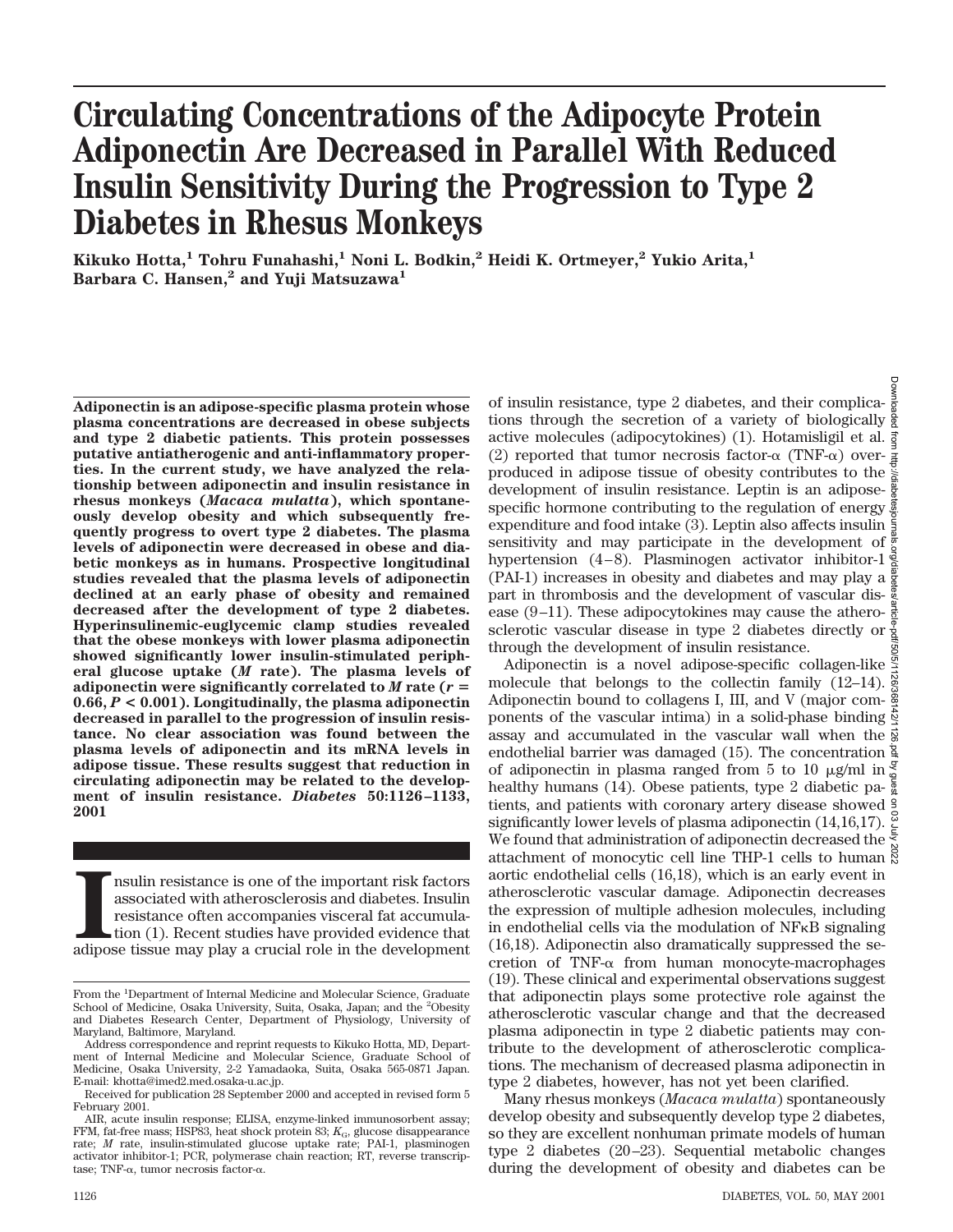followed in this model. A decrease in insulin sensitivity and a progressive increase of fasting plasma insulin (followed by a decline in  $\beta$ -cell function) precedes the manifestation of diabetes in rhesus monkeys (20–22). In the current study, we investigated the plasma concentrations and adipose mRNA expression of adiponectin during the development of obesity, insulin resistance, and type 2 diabetes in rhesus monkeys.

### **RESEARCH DESIGN AND METHODS**

Male rhesus monkeys (*Macaca mulatta*) were individually housed and maintained in accordance with the National Academy of Sciences guidelines for the care and use of laboratory animals. Either the nutritionally complete liquid diet Ensure (Ross Laboratories, Columbus, OH) or Monkey Chow (Purina Mills, St. Louis, MO) and fresh water were provided to monkeys ad libitum (8 h/day). For measurement of adiponectin and leptin, the monkeys to be studied were sorted into the following three groups: lean (body fat  $\langle 22\% \rangle$ ), obese (body fat  $>22\%$ ), or type 2 diabetic. Diabetes was diagnosed according to American Diabetes Association criteria (24) (fasting plasma glucose  $>7$  mmol/l).

**Procedures.** Plasma samples were obtained under light anesthesia (ketamine hydrochloride 10 mg/kg body wt) after a 16-h fast. Plasma samples were frozen and kept at  $-80^{\circ}$ C for later assays. Subcutaneous adipose tissues were obtained under ketamine hydrochloride, as described above, or immediately after anesthetization by intravenous sodium pentobarbital. Tissue samples were immediately frozen in liquid nitrogen and stored at  $-165^{\circ}$ C.

After a 16-h fast, the monkeys were placed under light anesthesia (ketamine hydrochloride 10 mg/kg body wt), and an intravenous glucose tolerance test (0.5 ml/kg of 50% dextrose) was carried out with sampling at 1, 3, 5, 7, 10, 15, and 20 min. The glucose disappearance rate  $(K_G)$  was calculated using the 5- and 20-min time points (20). Acute insulin response (AIR) was determined to be the mean change in plasma insulin per minute from basal levels for the period 0–10 min during the intravenous glucose tolerance test (22). Hyperinsulinemic-euglycemic (2,400 pmol  $\cdot$  m<sup>-2</sup> body surface area  $\cdot$  min<sup>-1</sup> insulin infusion) clamps were carried out (21). The plasma glucose was maintained at  $\sim$ 4.7 mmol/l to estimate insulin-stimulated glucose uptake rate (*M* rate). *M* rate was corrected for fat-free mass (FFM), an estimate of metabolically active mass, as described previously (21). Percentage body fat was determined by the tritiated water dilution method (25).

**Enzyme-linked immunosorbent assay of plasma adiponectin and leptin.** We measured plasma adiponectin levels in monkeys using the enzyme-linked immunosorbent assay (ELISA) system developed for the measurement of human plasma adiponectin concentrations, as described previously (14). Human recombinant adiponectin was used as a standard. The affinity of the monoclonal anti-adiponectin antibody (used as the first antibody of ELISA) to the monkey adiponectin was as strong as that to human adiponectin; however, the affinity of the polyclonal antibody (which was used for the second antibody) was weaker. Thus, the values were indicated as an arbitrary unit. Plasma samples from three monkeys with high, medium, and low levels of plasma adiponectin, respectively, were diluted 4:1, 2:1, and 4:3 into phosphatebuffered saline and measured by ELISA. The observed values were highly correlated to the expected values ( $r = 1.00$ ), verifying that this ELISA system can detect monkey adiponectin quantitatively. The concentrations of leptin were determined by ELISA, as described previously (26,27).

**Sequencing of the coding region of monkey adiponectin cDNA.** The following oligonucleotides were synthesized using the human adiponectin sequence (12):  $5'$ -TGATTCCATACCAGAGGGGCTCA-3' ( $-25$  to  $-3$ ) and 5'-GGAGGAGGCTCTGAGTTAGTGGT-3' (738–760). The full coding sequence of monkey adiponectin was amplified by reverse transcriptase (RT)-polymerase chain reaction (PCR), as described before (26). The PCR fragment was cloned into pCR 2.1 (Invitrogen, Carlsbad, CA) and DNA from several clones was sequenced using an ABI Prism dRhodamine Terminator Cycle Sequencing Ready Reaction Kit with AmpliTaq DNA polymerase FS (Perkin-Elmer, Norwalk, CT).

**Northern blot analysis.** Total cellular RNA was prepared from monkey subcutaneous adipose tissue using TRIzol reagent (Life Technologies, Bethesda, MD). A total of 10 mg of total RNA was electrophoresed and transferred to a nylon membrane (Hybond-N; Amersham International, Buckinghamshire, U.K.). The membranes were hybridized in QuikHyb hybridization solution (Stratagene, La Jolla, CA). The *Eco*RI fragment of monkey adiponectin cDNA was used as a probe. Human heat shock protein 83 (HSP83) was used as an internal control as described previously (26,28). The probes were labeled with  $[\alpha^{32}P]2'$ -deoxycytidine-5'-triphosphate (3,000 Ci/mmol) (Amersham), using a random-primer DNA labeling system (Amersham). The relative



**FIG. 1. Fat weight (***A***) and the plasma levels of leptin (***B***) and adiponectin (***C***) in lean, hyperinsulinemic obese, and type 2 diabetic rhesus monkeys. The plasma levels of adiponectin and leptin from lean**  $(n = 14)$ , obese  $(n = 23)$ , and type 2 diabetic  $(n = 10)$  monkeys were measured by ELISA. Values represent means  $\pm$  SE.  $*$   $\dot{P}$  < 0.05;  $*$   $*$   $P$  < **0.01; \*\*\*** *P* **< 0.001.**

mRNA levels of adiponectin and HSP83 were quantitated using a BAS5000 phosphor imaging system (Fuji Photo Film, Tokyo).

**Statistical analysis.** Data are expressed as means  $\pm$  SE. Significant group differences were determined by one-way analysis of variance, and significant *F* values were further tested by the Fisher multiple comparison method. Linear relationships between key variables were tested using Pearson's correlation coefficient. Multiple linear regression analysis was performed to evaluate the independent relationship of the studied variables.

#### **RESULTS**

**Plasma adiponectin concentration in obese and type 2 diabetic monkeys.** First, we evaluated the plasma concentrations of adiponectin and leptin in the lean monkeys ( $n = 14$ , age  $10 \pm 2$  years,  $10.5 \pm 0.7$  kg body wt,  $16 \pm$ 1% body fat); the obese monkeys ( $n = 23$ , age 16  $\pm$  1 years,  $16.7 \pm 0.7$  kg body wt,  $34 \pm 1\%$  body fat); and the diabetic monkeys ( $n = 10$ , age 23  $\pm$  1 years, 13.2  $\pm$  0.6 kg body wt,  $\frac{1}{\approx}$  $31 \pm 2\%$  body fat). The lean group showed normal fasting  $\frac{8}{8}$ glucose  $(3.3 \pm 0.1 \text{ mmol/l})$  and insulin  $(351 \pm 31 \text{ mmol/l})$ levels. The obese group showed normal fasting glucose levels (4.0  $\pm$  0.2 mmol/l), but they had significantly higher  $\frac{8}{5}$ plasma insulin levels  $(1,009 \pm 278 \text{ pmol/l}, P < 0.05) \frac{8}{5}$ compared with normal monkeys. In the diabetic group, fasting plasma glucose levels were elevated (11.2  $\pm$  0.9 mmol/l) and fasting plasma insulin levels had declined  $\frac{9}{8}$ from previously elevated levels to the normal range  $(251 \pm \frac{2}{5})$ 56 pmol/l), as described previously (20–23). The obese  $\bar{\xi}$ monkeys showed significantly higher plasma leptin con- $\frac{8}{3}$ centrations than did lean monkeys (20.4  $\pm$  3.0 vs. 4.3  $\pm$  1.0 ng/ml,  $P < 0.001$ ) as reported previously (Fig. 1) (26,27). In contrast, the plasma adiponectin concentrations in obese monkeys were significantly lower than in lean monkeys  $(1.4 \pm 0.2 \text{ vs. } 2.7 \pm 0.5, P < 0.01)$  (Fig. 1). When the monkeys developed diabetes, the fat weight decreased. Accordingly, plasma leptin levels in the diabetic monkeys returned to near lean levels (Fig. 1). However, the plasma adiponectin levels in diabetic monkeys remained lower than those in lean monkeys (Fig. 1). These results were similar to our previous data in humans (17).

**Longitudinal changes of plasma adiponectin during the development of obesity and diabetes.** Longitudinal changes of plasma adiponectin were investigated in the individual monkeys during the development of obesity and type 2 diabetes. The time course during the development of type 2 diabetes has been divided into eight phases (20). At phase 1, monkeys are young (age  $\leq 10$  years), lean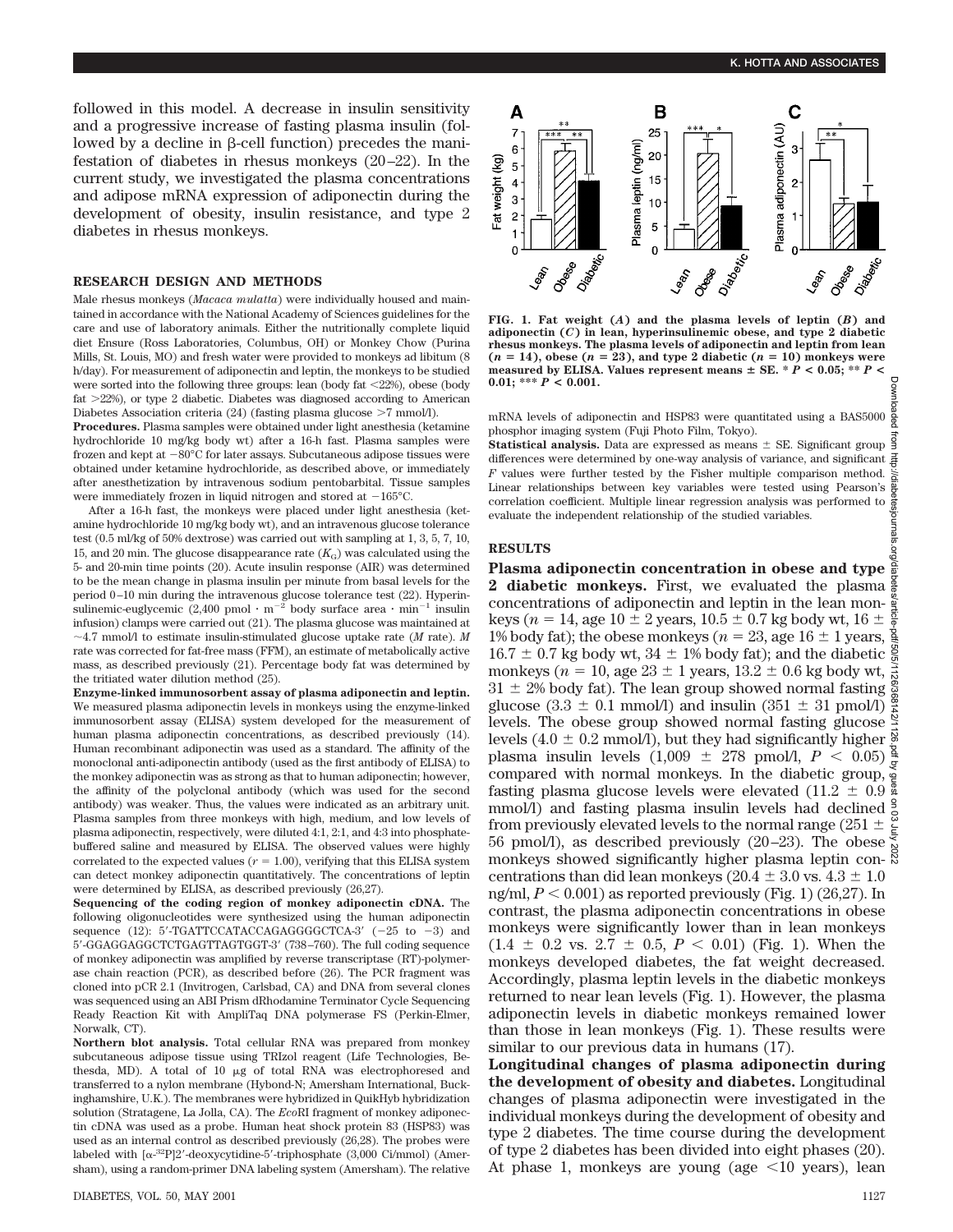

Phase Phase **FIG. 2. Longitudinal changes in plasma adiponectin, plasma leptin, body weight, fat weight, plasma glucose, plasma insulin,** *M* **rate, and** *K***G. The plasma levels of adiponectin and leptin were analyzed by ELISA.** *M* **rate was determined by a hyperinsulinemic-euglycemic clamp, as described** In RESEARCH DESIGN AND METHODS. Data are shown as means  $\pm$  SE.  $n = 7$  in phase 1,  $n = 14$  in phase 2,  $n = 14$  in phase 3,  $n = 11$  in phase 4,  $n = 7$ 

(body fat  $\langle 22\% \rangle$ , and have normal fasting plasma insulin and glucose levels (Fig. 2). At phase 2, the monkeys are lean and normal, although they are middle-aged  $(>10$ years). High plasma levels of adiponectin were observed at

**in phase 5,**  $n = 6$  in phase 6,  $n = 16$  in phase 7, and  $n = 12$  in phase 8.

these phases (Fig. 2). During phases 3 through 5, monkeys became obese, and progressive increases in fasting plasma insulin and leptin were observed. Plasma levels of adiponectin were greatly decreased in this phase. Obesity and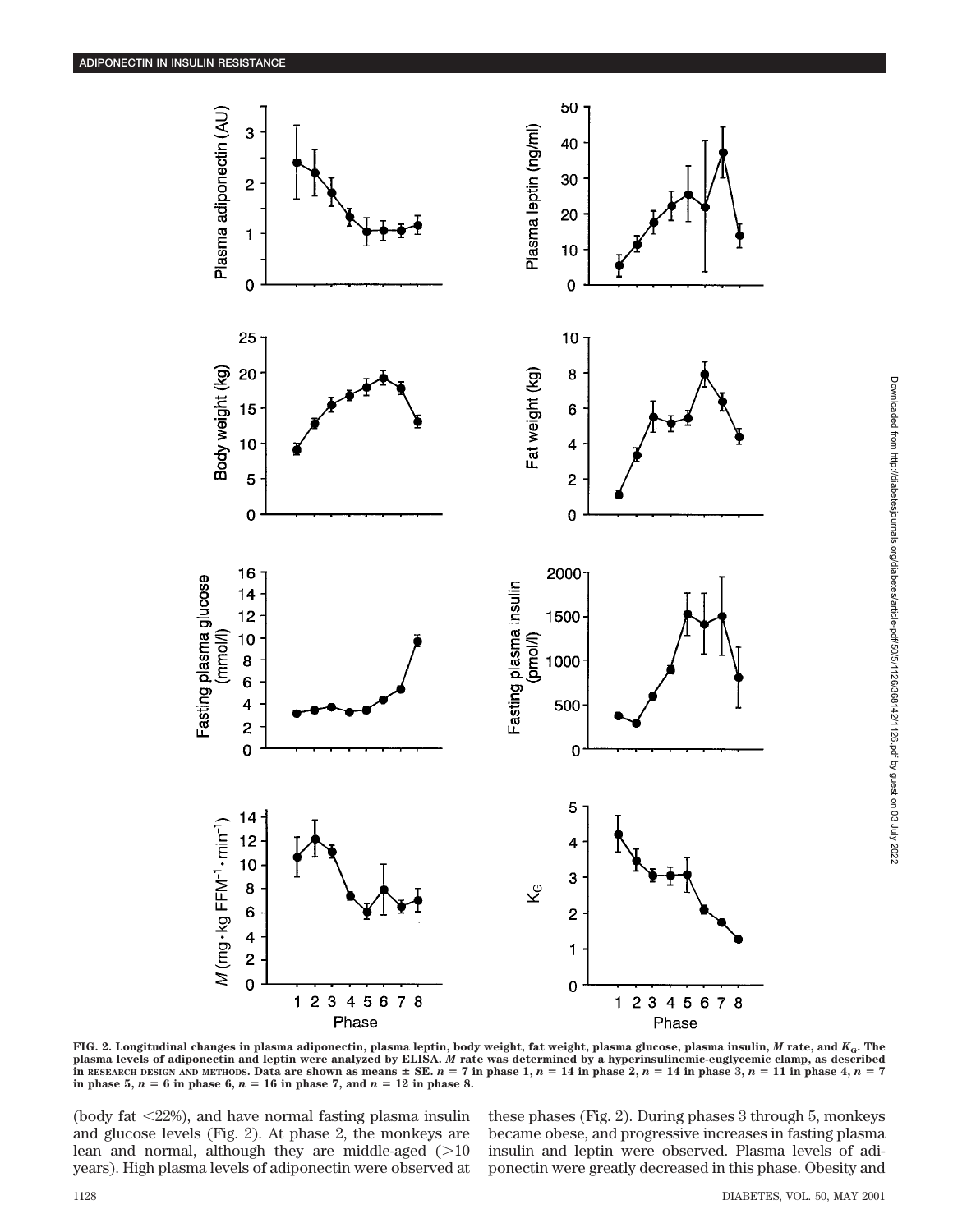

**FIG. 3. Correlation between** *M* **rate and plasma adiponectin in 24 independent nondiabetic monkeys.** *M* **rate was determined by the hyperinsulinemic-euglycemic clamp method, as described in RESEARCH DESIGN AND METHODS. The plasma levels of adiponectin were analyzed by ELISA.**  $r = 0.66$ ;  $P < 0.001$ .

hyperinsulinemia were prominent at phases 5 through 7. The deterioration of  $K<sub>G</sub>$  values (the index of glucose tolerance) became evident. The plasma levels of leptin further increased during these phases, reflecting the progression of obesity. The plasma levels of adiponectin reached quite low levels (Fig. 2). At phase 8, fasting plasma insulin levels dropped and the fasting plasma glucose increased. The plasma leptin levels were decreased in association with the decrease in body and fat weight. In contrast, the plasma adiponectin levels remained at low levels (Fig. 2).

**Relationship between plasma adiponectin concentration and insulin sensitivity.** Obese monkeys are often insulin resistant and hyperinsulinemic. The degree of insulin resistance varies in the individual obese monkey (21,23). In rhesus monkeys, the plasma levels of adiponectin decreased in phases 3–5. Insulin sensitivity decreased  $\frac{5}{2}$ in phases 3–5 preceding the development of diabetes (21). The change in the plasma levels of adiponectin was similar to the change in insulin sensitivity (Fig. 2). Thus, the reduction of plasma adiponectin concentration might be related to the development of insulin resistance. We evaluated *M* rates using the euglycemic-hyperinsulinemic technique in 24 nondiabetic monkeys. Plasma adiponectin concentrations were closely correlated with  $M$  rates ( $r =$ 0.66,  $P < 0.001$ , Fig. 3) as well as with body weight ( $r =$ 



FIG. 4. Plasma adiponectin  $(A)$ , body weight  $(B)$ , fat weight  $(C)$ , M rate  $(D)$ , fasting plasma insulin  $(E)$ , and fasting plasma glucose  $(F)$  in lean **(**M**), obese with hyperadiponectinemia (**o**), and obese with hypoadiponectinemia (**f**) monkeys. The plasma levels of adiponectin were analyzed by ELISA. \*\*** *P* **< 0.01; \*\*\*** *P* **< 0.001.**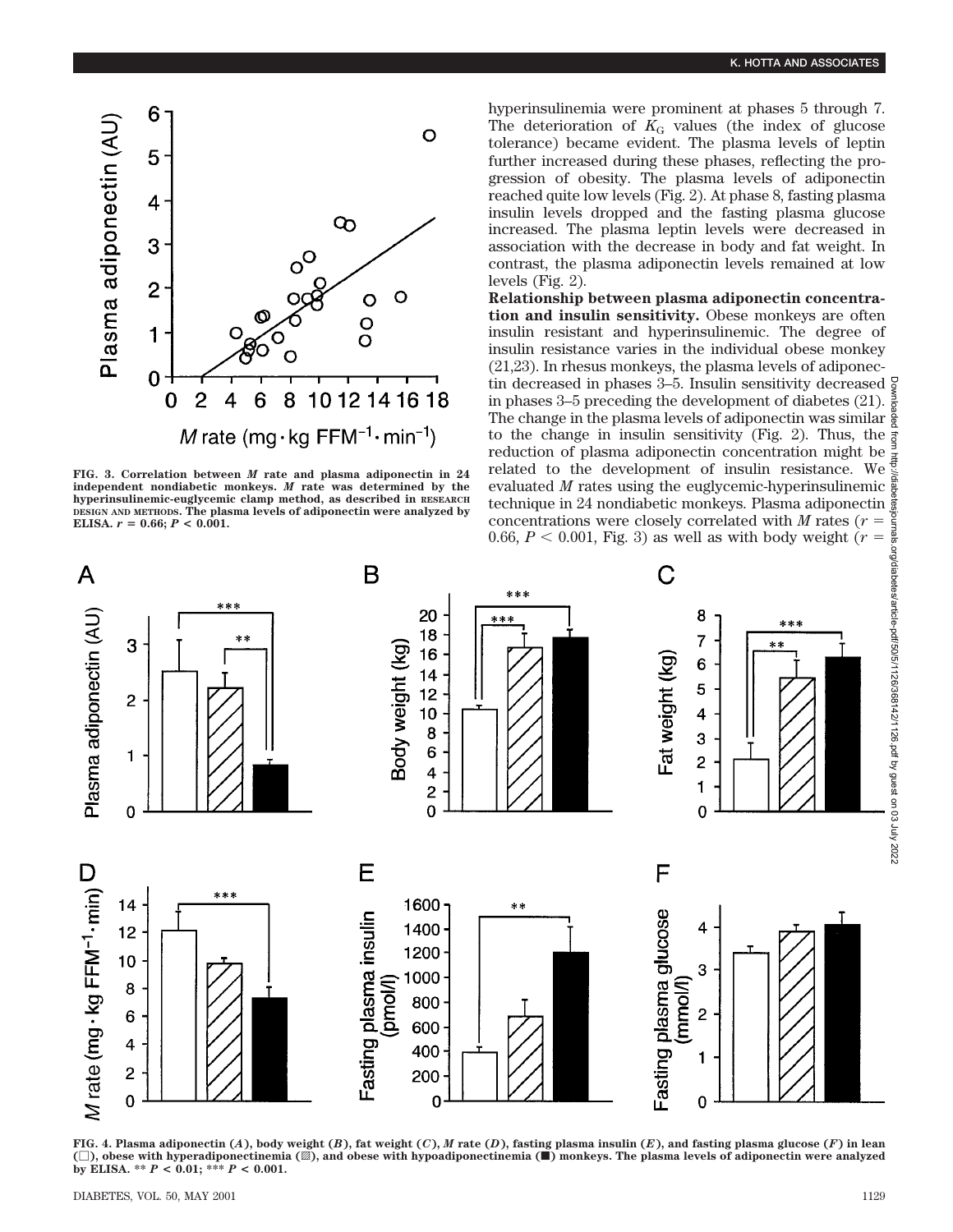$-0.46$ ,  $P < 0.05$ ), body fat weight ( $r = -0.42$ ,  $P < 0.05$ ), and plasma insulin ( $r = -0.41$ ,  $P < 0.05$ ). Plasma adiponectin levels were not correlated with age,  $K_{\text{G}}$ , or AIR  $(r = -0.12, 0.15, \text{ and } -0.21, \text{ respectively})$ . Multiple regression analysis showed that decreased *M* rate  $(P < 0.05)$  and increased fat weight  $(P < 0.05)$  were significantly and independently associated with decreased levels of adiponectin. Fasting plasma insulin was not significantly associated with the plasma levels of adiponectin, because fasting plasma insulin levels progressed through an inverted U–shaped curve. We divided nondiabetic monkeys into the following three groups: lean (body fat  $\langle 22\%, n =$ 7), obese with high plasma levels of adiponectin (body fat  $>22\%$ , adiponectin  $>1.4$ ,  $n = 9$ ), and obese with low plasma levels of adiponectin (body fat  $>22\%$ , adiponectin  $\langle 1.4, n = 8 \rangle$ . The body weight, body fat, and plasma glucose levels were not different in the obese monkeys with higher and lower levels of adiponectin (Fig. 4). In the obese monkeys with lower levels of plasma adiponectin, the *M* rate was significantly lower than it was in those with higher levels of plasma adiponectin ( $t$  test,  $P < 0.05$ ) (Fig. 4). Thus, hypoadiponectinemia could be related to insulin resistance.

Longitudinally, the *M* rate began to decrease at the earliest phase of obesity then reached and sustained low levels in subsequent phases. The plasma levels of adiponectin decreased as the monkeys developed insulin resistance (Fig. 2). The close relationship was indicated in this prospective longitudinal study.

**Plasma adiponectin concentrations and mRNA levels in adipose tissue.** Plasma adiponectin concentrations decreased when the monkeys became obese. To clarify whether the plasma adiponectin levels are determined by the mRNA expression levels in the adipose tissue, we measured the adiponectin mRNA levels in subcutaneous adipose tissue. We first cloned the monkey adiponectin cDNA. Sequence analysis revealed that the predicted monkey adiponectin protein (excluding the signal peptide) was identical in length (224 amino acids) and showed a 96% identity with human adiponectin (12,13) (Fig. 5*A*). Northern blot analysis showed that monkey adiponectin mRNA was expressed exclusively in adipose tissue, as observed in humans in earlier studies (Fig. 5*B*) (12,13).

Leptin mRNA levels were significantly correlated to fat weight  $(r = 0.62, P < 0.01)$  as previously reported (26). On the other hand, adiponectin mRNA levels were not correlated to fat weight  $(r = -0.11)$  (Fig. 6) or *M* rate  $(r = 0.36)$ . No clear correlation between the plasma and mRNA levels of adiponectin was observed  $(r = -0.02)$ . Plasma leptin levels were significantly correlated with leptin mRNA levels in adipose tissue  $(r = 0.60, P < 0.01)$  (Fig. 6). Adjustment of each mRNA level for HSP83 produced similar results, as shown in Fig. 6.

## **DISCUSSION**

Adiponectin is an adipose-specific plasma protein that inhibits the expression of adhesion molecules in endothelial cells and the secretion of  $TNF-\alpha$  from monocytemacrophages (16,18,19). Therefore, it possesses possible antiatherogenic and anti-inflammatory properties. The plasma levels of adiponectin were decreased in obese subjects and in patients with type 2 diabetes (14,17). The



**FIG. 5. Amino acid sequence and expression of rhesus monkey adiponectin.** *A***: Comparison of the amino acid sequences from monkey and human adiponectin. Amino acids that are identical to the monkey sequence are represented by dashed lines. The predicted signal sequence is underlined. The glycine in a region encoding Gly-X-Y triplets (Glys-X-Y repeats) is indicated in bold type. The noncollagenous region, which is homologous to VIII collagen, X collagen, and the C chain of C1q, is double-underlined.** *B***: Tissue distribution of monkey adiponectin mRNA. Total RNA (10** m**g) isolated from various tissues was applied to each lane. Northern blot analysis was carried out as described in RESEARCH DESIGN AND METHODS.**

mechanism of reduced adiponectin in these metabolic disorders has not been clear. Rhesus monkeys provide excellent models of human obesity and type 2 diabetes  $\frac{3}{5}$  $(20-23)$ , and the natural histories of obesity and of diabetes have been clearly demonstrated in this model. Plasma  $\ddot{\rm s}$ adiponectin concentrations were decreased in rhesus monkeys with obesity and in those with type 2 diabetes. The current data were compatible with our previous data observed in humans (14,17). One of the important observations in this study was the demonstration of longitudinal changes in plasma adiponectin levels during the development of obesity and type 2 diabetes. The plasma levels of adiponectin began to decrease in the earliest stage of obesity, when the insulin resistance and hyperinsulinemia were progressing. This pattern was very similar to the change in insulin sensitivity as measured by the *M* rates, suggesting the close relationship between the *M* rate and the plasma adiponectin levels. Indeed, the plasma levels of adiponectin were strongly correlated to the *M* rates. Moreover, when the obese monkeys were divided into hyperadiponectinemic and hypoadiponectinemic groups, the hypoadiponectinemic monkeys were more insulinresistant than the hyperadiponectinemic ones. These re-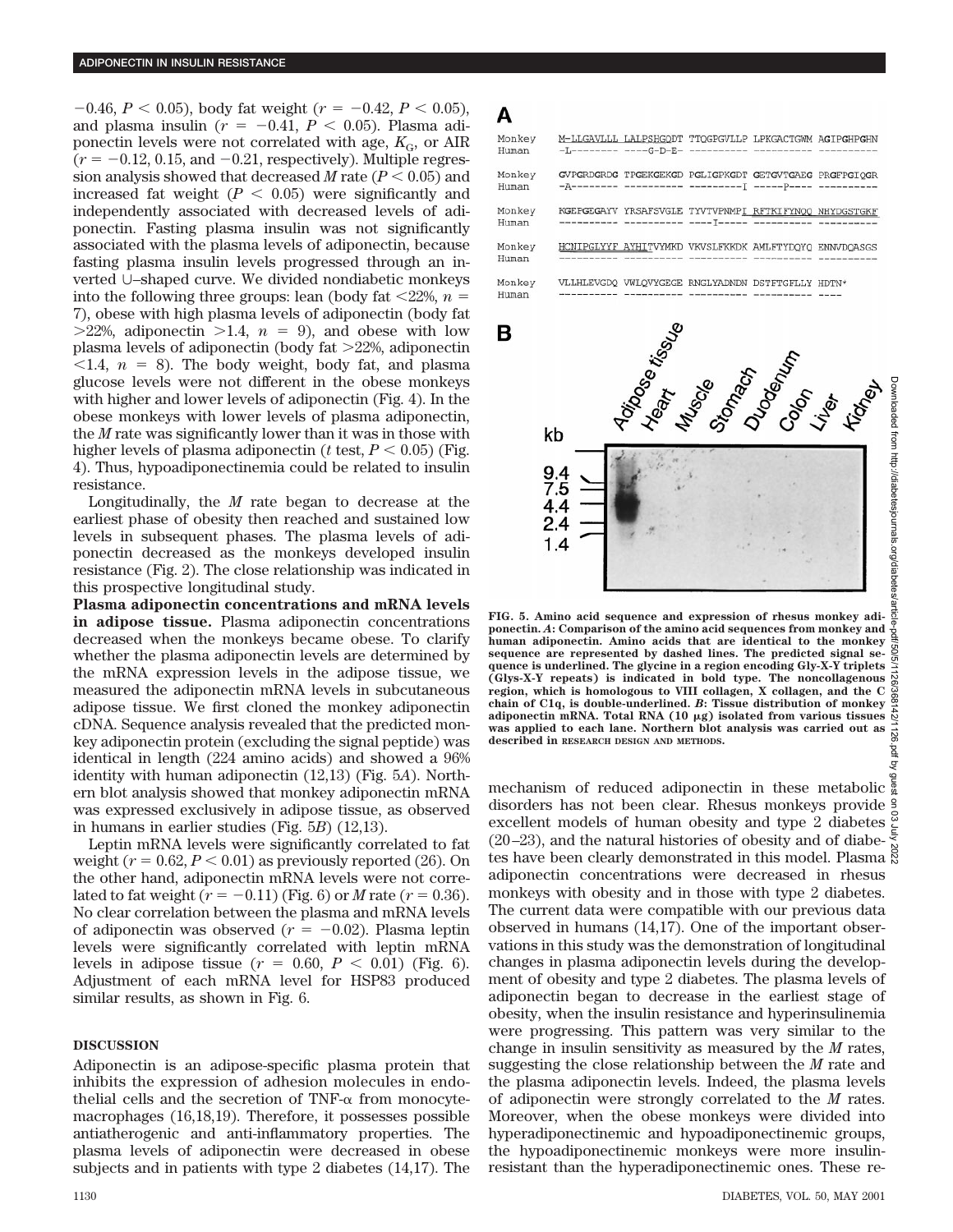

**FIG. 6.** A: The correlation between mRNA levels of adiponectin and fat weight ( $r = -0.11$ , NS) and between mRNA levels of *ob* (leptin) and fat  $\Omega$ weight  $(r = 0.62, P = 0.01)$ . A total of 5 µg of total RNA was electrophoresed. Hybridization was performed as described in RESEARCH DESIGN AND METHODS. *B*: Correlation between the plasma and mRNA levels of adiponectin  $(r = -0.02, NS)$  and between the plasma leptin and *ob* mRNA levels of  $(r = 0.60, P = 0.01)$ . The mRNA levels of adiponectin and *ob* were determined by Northern blot hybridization. The plasma levels of adiponectin

sults suggested that hypoadiponectinemia associates with insulin resistance.

Insulin binding to adipocytes was reduced in obese and diabetic monkeys (29). Basal and insulin-stimulated glucose utilization dropped markedly as hyperinsulinemia progressed into diabetes (29). A defect in the covalent activation of glycogen synthase by in vivo insulin has been identified in insulin resistance and type 2 diabetes in subcutaneous adipose tissue (30). Thus, adipose tissue as well as skeletal muscle plays an important role in insulin resistance in rhesus monkeys (30,31). Insulin regulates secretion of various molecules from adipocytes  $(32,33)$ . Scherer et al. (34) demonstrated that the secretion of the mouse adiponectin homologue Acrp30 was stimulated by insulin in 3T3-11 cells. Secretion of adiponectin from adipocytes may be disturbed in the insulin-resistant state.

**and leptin were analyzed by ELISA.**

One of the possible mechanisms of insulin resistance in obesity is overproduction of TNF- $\alpha$  from adipose tissue. TNF- $\alpha$  suppresses the release of leptin and PAI-1 from adipocytes (35–40). Thus, the increased TNF- $\alpha$  may also reduce the secretion of adiponectin from adipose tissue in insulin-resistant obesity.

Recent studies have determined that the cellularity of adipose tissue is heterogeneous and that the size of adipocytes is also importantly related to the insulin resistance. Okuno et al. (41) reported that the adipocytes in Zucker obese rats with insulin resistance were larger than those in lean littermates without insulin resistance. Treatment with the insulin-sensitizing thiazolidinedione troglitazone increased the number of small adipocytes and improved insulin sensitivity in Zucker obese rats without changing the total adiposity. Therefore, small adipocytes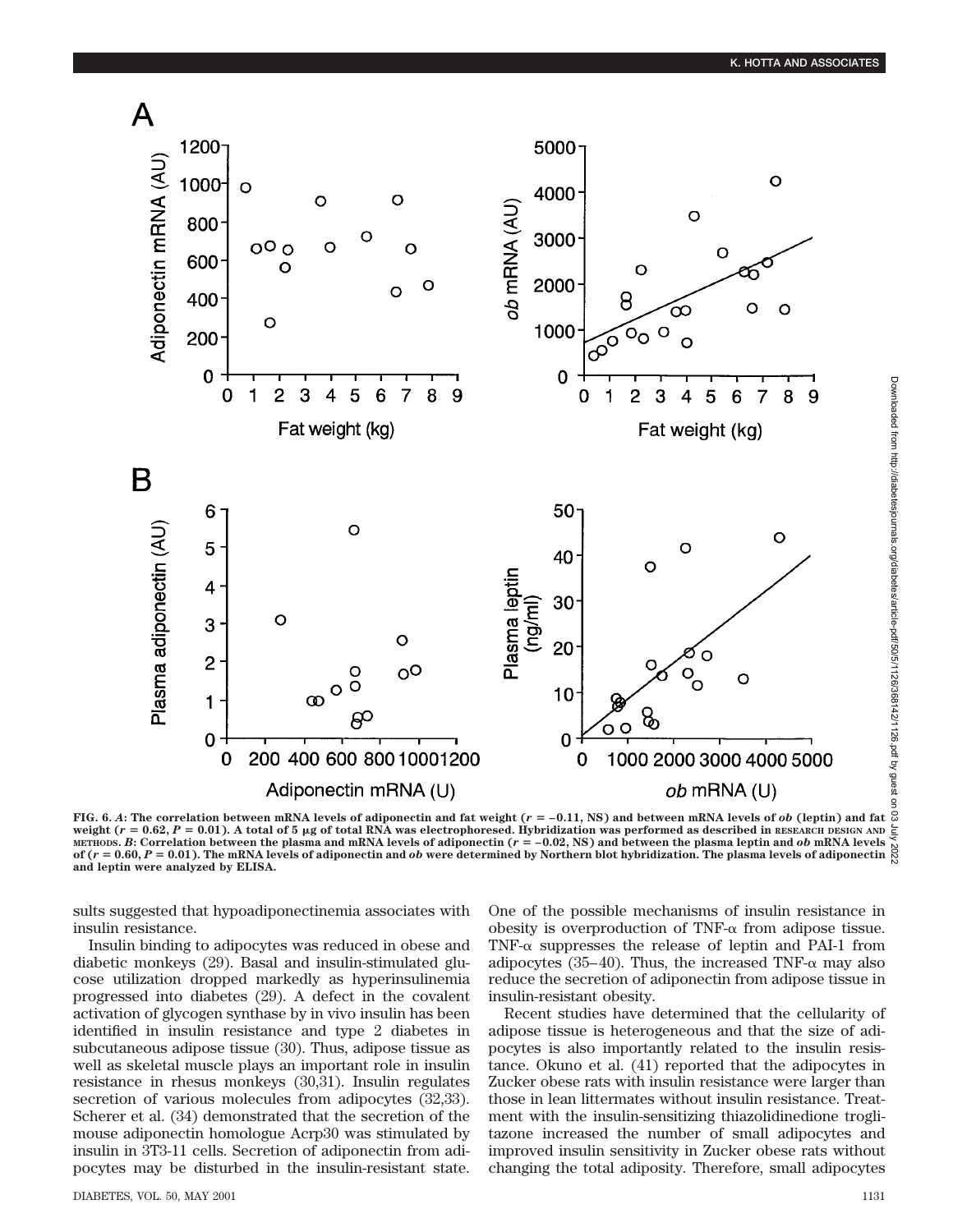may be more insulin-sensitive than larger ones. Insulinsensitive small adipocytes may secrete more adiponectin, and obese monkeys with more of the small adipocytes (i.e., hyperplastic obesity) may have higher plasma adiponectin levels than obese monkeys with hypertrophic obesity.

We have reported that adiponectin suppressed the TNF- $\alpha$  signaling in endothelial cells (16). Although we have not examined this specifically, adiponectin may attenuate the TNF- $\alpha$  signaling in adipocytes and protect them from the development of insulin resistance. TNF- $\alpha$ increases in obesity (2) and may suppress the secretion of adiponectin from adipocytes. The decreased adiponectin in obesity may further deteriorate insulin resistance caused by TNF-a. In insulin resistance, secretion of adiponectin would decrease further. Such a vicious cycle may be involved in the insulin-resistant state.

It is not clear whether the plasma level of adiponectin is determined at mRNA levels in humans. In this study, we assayed the mRNA levels of adiponectin using monkey adipose tissue. The mRNA levels of adiponectin did not correlate with either adiposity or insulin sensitivity. Plasma adiponectin levels did not correlate with mRNA levels in adipose tissue in the current study. Therefore, the plasma adiponectin concentration in rhesus monkeys may be regulated at a posttranscriptional level, including the translation and/or secretion level.

In summary, the antiatherogenic plasma protein adiponectin decreased before the onset of diabetes, in parallel with the decrease of insulin sensitivity. Hypoadiponectinemia is closely related to insulin resistance. Our present data suggests that the decreased plasma levels of adiponectin may be related to the development of insulin resistance and possibly of atherosclerosis.

## **ACKNOWLEDGMENTS**

This work was supported by the Japan Society for the Promotion of Science and Education (JSP-RFTF 97L00801), Grants-in-Aid from the Ministry of Education, Science, Sports and Culture of Japan (09307019, 10557100, 10557101, and 10671035), the National Institutes of Health (grant AG02100), and the International Health Foundation.

The authors express their appreciation to Yuko Matsukawa, T. Alexander, W. Evans, Jr., and Joe Hanley for expert technical assistance.

#### **REFERENCES**

- 1. Matsuzawa Y, Funahashi T, Nakamura T: Molecular mechanism of metabolic syndrome X: contribution of adipocytokines adipocyte-derived bioactive substances. *Ann N Y Acad Sci* 892:146–154, 1999
- 2. Hotamisligil GS, Shargill NS, Spiegelman BM: Adipose expression of tumor necrosis factor-a: direct role in obesity-linked insulin resistance. *Science* 259:87–91, 1993
- 3. Caro JF, Sinha MK, Kolaczynski JW, Zhang PL, Considine RV: Leptin: the tale of an obesity gene (Review). *Diabetes* 45:1455–1462, 1996
- 4. Shimomura I, Hammer RE, Ikemoto S, Brown MS, Goldstein JL: Leptin reverses insulin resistance and diabetes mellitus in mice with congenital lipodystrophy. *Nature* 401:73–76, 1999
- 5. Masuzaki H, Ogawa Y, Aizawa-Abe M, Hosoda K, Suga J, Ebihara K, Satoh N, Iwai H, Inoue G, Nishimura H, Yoshimasa Y, Nakao K: Glucose metabolism and insulin sensitivity in transgenic mice overexpressing leptin with lethal yellow agouti mutation: usefulness of leptin for the treatment of obesity-associated diabetes. *Diabetes* 48:1615–1622, 1999
- 6. Aizawa-Abe M, Ogawa Y, Masuzaki H, Ebihara K, Satoh N, Iwai H, Matsuoka N, Hayashi T, Hosoda K, Inoue G, Yoshimasa Y, Nakao K:

Pathophysiological role of leptin in obesity-related hypertension. *J Clin Invest* 105:1243–1252, 2000

- 7. Shek EW, Brands MW, Hall JE: Chronic leptin infusion increases arterial pressure. *Hypertension* 31:409–414, 1998
- 8. Dunbar JC, Hu Y, Lu H: Intracerebroventricular leptin increases lumbar and renal sympathetic nerve activity and blood pressure in normal rats. *Diabetes* 46:2040–2043, 1997
- 9. Shimomura I, Funahashi T, Takahashi M, Maeda K, Kotani K, Nakamura T, Yamashita S, Miura M, Fukuda Y, Takemura K, Tokunaga K, Matsuzawa Y: Enhanced expression of *PAI-1* in visceral fat: possible contributor to vascular disease in obesity. *Nat Med* 2:800–803, 1996
- 10. Auwerx J, Bouillon R, Collen D, Geboers J: Tissue-type plasminogen activator antigen and plasminogen activator inhibitor in diabetes mellitus. *Atheriosclerosis* 8:68–72, 1988
- 11. Juhan-Vague I, Roul C, Alessi MC, Ardissone JP, Heim M, Vague P: Increased plasminogen activator inhibitor activity in non insulin dependent diabetic patients-relationship with plasma insulin. *Thromb Haemost* 61:370–373, 1989
- 12. Maeda K, Okubo K, Shimomura I, Funahashi T, Matsuzawa Y, Matsubara K: cDNA cloning and expression of a novel adipose specific collagen-like factor, apM1 (adipose most abundant gene transcript 1). *Biochem Biophys Res Commun* 221:286–289, 1996
- 13. Nakano Y, Tobe T, Choi-Miura N, Mazda T, Tomita M: Isolation and characterization of GBP28, a novel gelatin-binding protein purified from  $\frac{3}{2}$ human plasma. *J Biochem* 120:803–812, 1996
- 14. Arita Y, Kihara S, Ouchi N, Takahashi M, Maeda K, Miyagawa J, Hotta K, Shimomura I, Nakamura T, Miyaoka K, Kuriyama H, Nishida M, Yamashita S, Okubo K, Matsubara K, Muraguchi M, Ohmoto Y, Funahashi T, Matsuzawa Y: Paradoxical decrease of an adipose-specific protein, adiponectin,  $\frac{9}{6}$ in obesity. *Biochem Biophys Res Commun* 257:79–83, 1999
- 15. Okamoto Y, Arita Y, Nishida M, Muraguchi M, Ouchi N, Takahashi M, Igura T, Inui Y, Kihara S, Nakamura T, Yamashita S, Miyagawa J, Funahashi T, Matsuzawa Y: An adipocyte-derived plasma protein, adiponectin, adheres to injured vascular walls. *Horm Metab Res* 32:47–50, 2000
- 16. Ouchi N, Kihara S, Arita Y, Maeda K, Kuriyama H, Okamoto Y, Hotta K, Nishida M, Takahashi M, Nakamura T, Yamashita S, Funahashi T, Matsuzawa Y: Novel modulator for endothelial adhesion molecules: adipocytederived plasma protein adiponectin. *Circulation* 100:2473–2476, 1999
- 17. Hotta K, Funahashi T, Arita Y, Takahashi M, Matsuda M, Okamoto Y, VS/1 Iwahashi H, Kuriyama H, Ouchi N, Maeda K, Nishida M, Kihara S, Sakai N, Nakajima T, Hasegawa K, Muraguchi M, Ohmoto Y, Nakamura T, Yamashita S, Hanafusa T, Matsuzawa Y: Plasma concentrations of a novel, adipose-specific protein, adiponectin, in type 2 diabetic patients. *Arterioscler Thromb Vasc Biol* 20:1595–1599, 2000
- 18. Ouchi N, Kihara S, Arita Y, Okamoto Y, Maeda K, Kuriyama H, Hotta K, Nishida M, Takahashi M, Muraguchi M, Ohmoto Y, Nakamura T, Yamashita S, Funahashi T, Matsuzawa Y: Adiponectin, an adipocyte-derived plasma protein, inhibits endothelial NF-kB signaling through a cAMP-dependent pathway. *Circulation* 102:1296–1301, 2000 Downloaded from http://diabetesjournals.org/diabetes/article-pdf/50/5/1126/368142/1126.pdf by guest on 03 July 2022
- 19. Yokota T, Oritani K, Takahashi I, Ishikawa J, Matsuyama A, Ouchi N, Kihara S, Funahashi T, Tenner AJ, Tomiyama Y, Matsuzawa Y: Adiponectin, a new member of the family of soluble defense collagens, negatively  $\overline{\xi}$ tin, a new member of the failury of solutions contains and the functions of  $\frac{8}{8}$ <br>regulates the growth of myelomonocytic progenitors and the functions of  $\frac{8}{8}$ macrophages. *Blood* 96:1723–1732, 2000
- 20. Hansen BC, Bodkin NL: Heterogeneity of insulin responses: phases leading to type 2 (non-insulin-dependent) diabetes mellitus in the rhesus monkey. *Diabetologia* 29:713–719, 1986
- 21. Bodkin NL, Metzger BL, Hansen BC: Hepatic glucose production and insulin sensitivity preceding diabetes in monkeys. *Am J Physiol* 256: E676–E681, 1989
- 22. Hansen BC, Bodkin NL: b-Cell hyperresponsiveness: earliest event in development of diabetes in monkeys. *Am J Physiol* 259: R612–E617, 1990
- 23. Bodkin NL, Hannah JS, Ortmeyer HK, Hansen BC: Central obesity in rhesus monkeys: association with hyperinsulinemia, insulin resistance and hypertriglyceridemia? *Int J Obes Relat Metab Disord* 17:53–61, 1993
- 24. The Expert Committee on the Diagnosis and Classification of Diabetes Mellitus: Report of the Expert Committee on the Diagnosis and Classification of Diabetes Mellitus. *Diabetes Care* 20:1183–1197, 1997
- 25. Pace N, Kline L, Schachman HK, Harfenist M: Studies on body composition. IV. Use of radioactive hydrogen for measurement in vivo of total body water. *J Biol Chem* 168:459–469, 1947
- 26. Hotta K, Gustafson TA, Ortmeyer HK, Bodkin NL, Nicolson MA, Hansen BC: Regulation of obese (*ob*) mRNA and plasma leptin levels in rhesus monkeys: effects of insulin, body weight, and non-insulin-dependent diabetes mellitus. *J Biol Chem* 271:25327–25331, 1996
- 27. Bodkin NL, Nicolson M, Ortmeyer HK, Hansen BC: Hyperleptinemia: